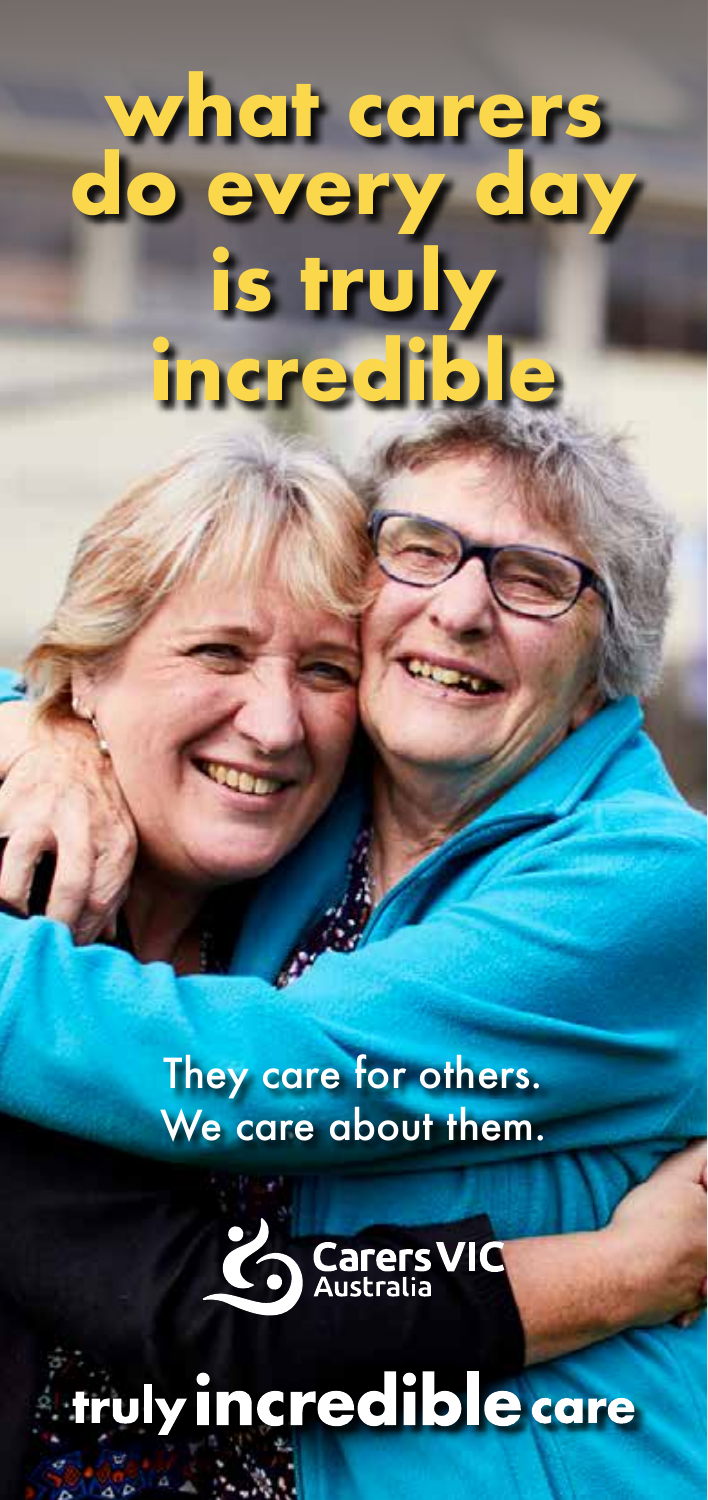

### **About Carers Victoria.**

Carers Victoria is the peak body representing all unpaid carers in Victoria. We provide services and advice for carers in the Western Metropolitan Region, as well as education workshops, programs and events across the state.

We are a social purpose peak body with a charitable focus, supporting and empowering unpaid carers in Victoria. We take pride in championing all unpaid carers across Victorian communities regardless of the nature of their caring role or the needs of the care recipient.

Our purpose is to ensure caring is the joint responsibility of community, government and family. Nobody knows carers like we do. As the only whole-ofstate organisation representing Victorian carers, we are in a unique position to understand, influence and affect change across all aspects of our communities.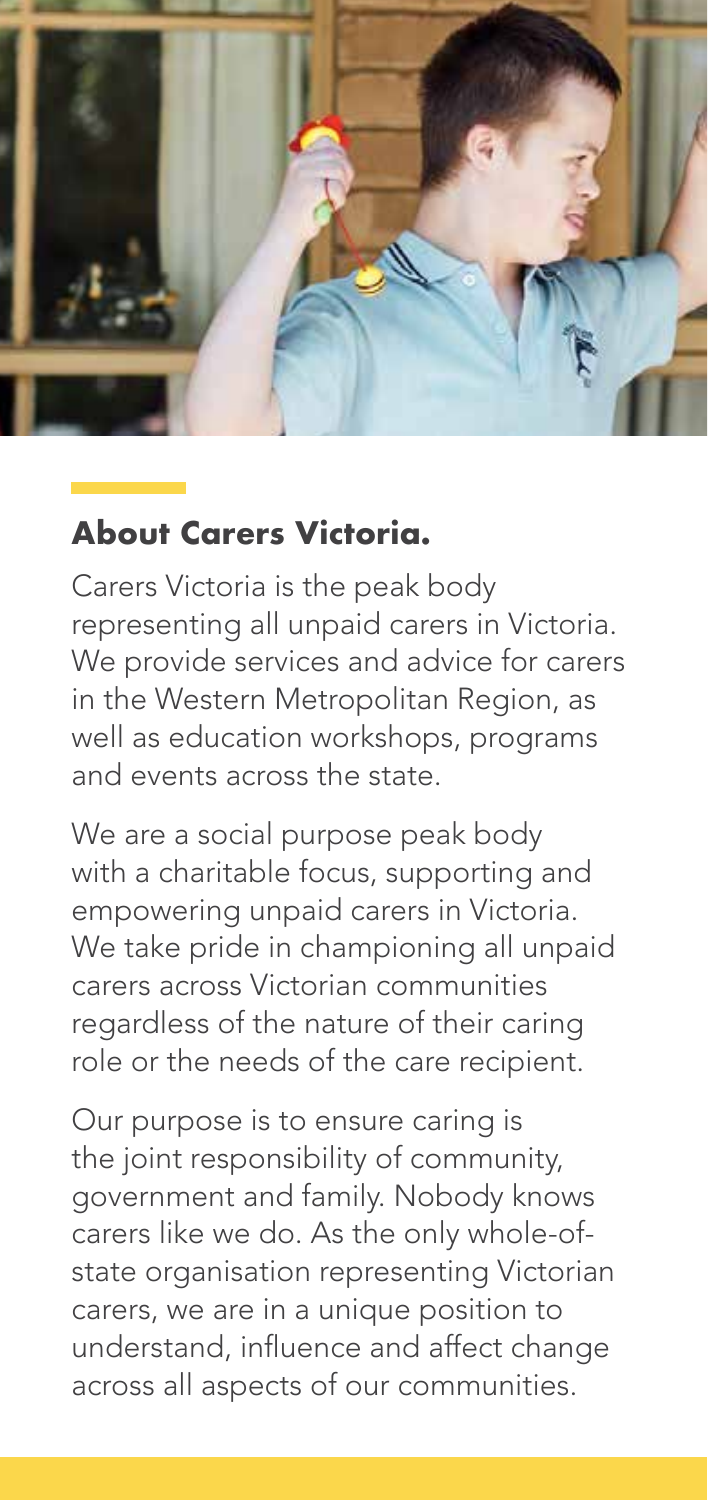

Our unique status as both a social purpose peak body and service provider gives us knowledge and deep insights which we leverage across both our roles. We understand current and emerging issues in the care sector, and we work with government, other peak bodies, service providers, and private organisations to address these challenges.

#### **What we do.**

- › Carer services for the Western Metropolitan Region
- › Education workshops and training for carers and service providers
- › Programs and events across the state
- › Advocacy for carers from all walks of life
- › Work with government, other peak bodies, service providers, and private organisations to breakdown barriers and system complexities